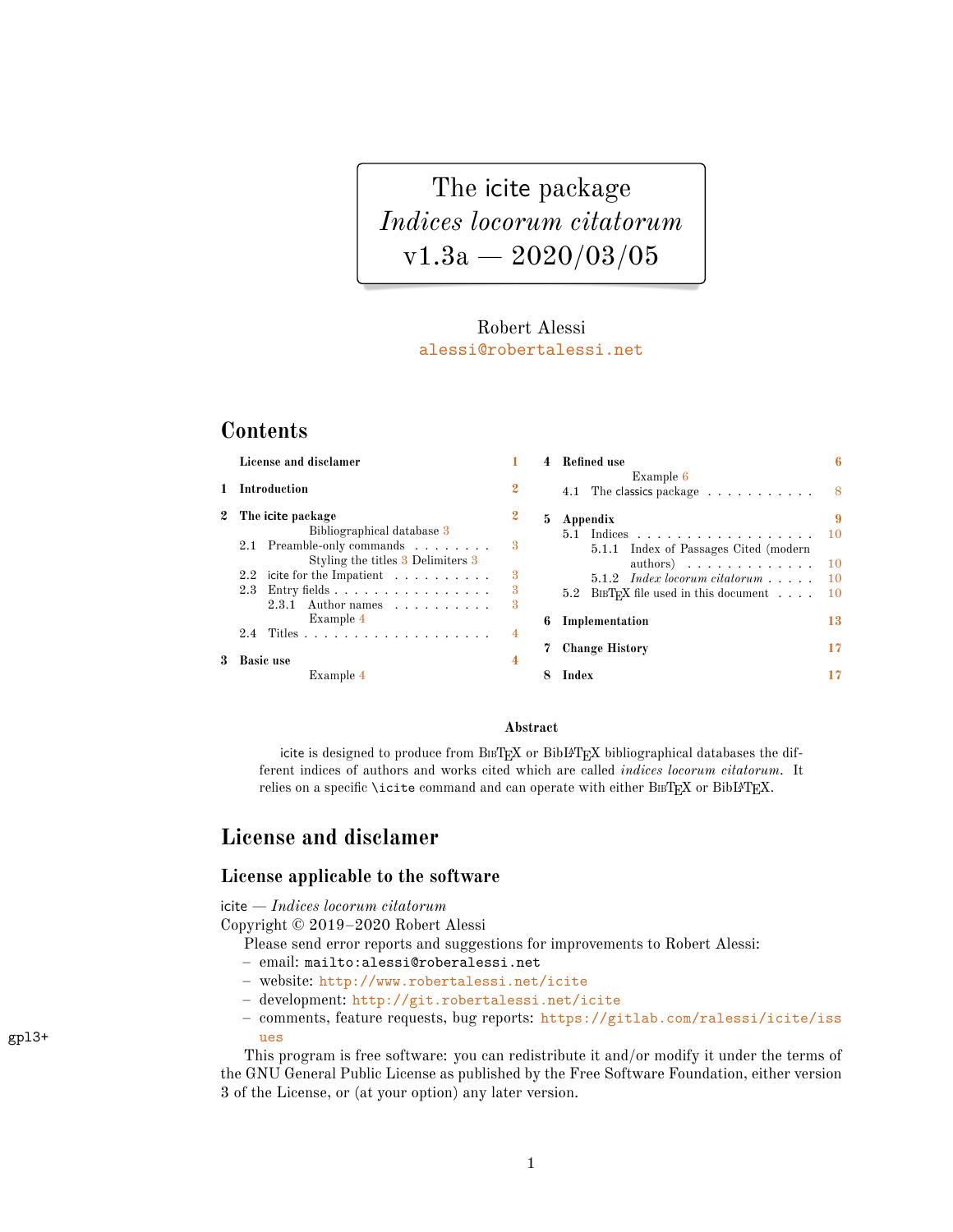This program is distributed in the hope that it will be useful, but WITHOUT ANY WAR-RANTY; without even the implied warranty of MERCHANTABILITY or FITNESS FOR A PARTICULAR PURPOSE. See the GNU General Public License for more details.

You should have received a copy of the GNU General Public License along with this program. If not, see  $\langle \text{http://www.gnu.org/licenses/}\rangle$ .

This release of icite consists of the following source files:

- icite.dtx
- icite.ins
- Makefile

#### **License applicable to this document**

Copyright © 2019–2020 Robert Alessi

CC BY-SA 4.0  $\left(\begin{array}{c} \epsilon \end{array}\right)$   $\left(\begin{array}{c} \bullet \end{array}\right)$  This document is licensed under the Creative Commons Attribution-ShareAlike 4.0 International License. To view a copy of this license, visit [http://creativecommons.](http://creativecommons.org/licenses/by-sa/4.0/) [org/licenses/by-sa/4.0/](http://creativecommons.org/licenses/by-sa/4.0/) or send a letter to Creative Commons, PO Box 1866, Mountain View, CA 94042, USA.

# <span id="page-1-0"></span>**1 Introduction**

BibLATEX features a very powerful internal mechanism which supports indexing of citations and bibliographic entries and can be activated by a simple indexing option in the preamble. However, by default, only the authors and the works cited are inserted in the index. Furthermore, authors and works are indexed separately and only inserted in the global index that is generated by \makeindex. Another limitation is that the references are also excluded from the index.

Notwithstanding these limitations, it is quite possible to typeset *indices locorum citatorum* with BibI $AT$ <sub>EX</sub>, but this remains an intricate business and requires knowing how to redefine and/or patch standard and internal BibL<sup>4T</sup>EX commands.

The icite package is but a modest piece of software which addresses this situation. It relies on citation commands, but does not require BibLAT<sub>EX</sub>. Instead, B<sub>IB</sub>T<sub>EX</sub> can be used as icite uses the usebib package<sup>[1](#page-1-2)</sup> to build the indices by drawing directly from the bibliographical database.

## <span id="page-1-1"></span>**2 The icite package**

The icite package is loaded as usual like so:—

\usepackage[<options>]{icite}

icite may be loaded with three optional 'named arguments' either of which is set using the syntax  $\langle key \rangle = \langle value \rangle$ . The description of the optional arguments follows:

citecmd citecmd= $\langle command \rangle$  **Default: cite**  $\langle command \rangle$  may be any citation command accepted by BIBTEX or BibLATEX. This option is used by the \icite command that is described below. By default, \icite uses the \cite command to insert citations in the body text.

defaultindex defaultindex=none| $\langle index\_name \rangle$  **Default:** not set  $\langle index\_name \rangle$  is the name of the index in which all passages cited with the **\icite** command are to be found by default. As this option is not initially set, \icite naturally inserts cited passages in the default general index, unless defaultindex is set to the value none, in which case indexing is disabled. It must be noted that this named argument does not need a value as

<span id="page-1-2"></span><sup>1</sup>Enrico Gregorio, *The Usebib package: A simple bibliography processor* (version 1.0a) (CTAN, Apr. 13, 2012), <http://www.ctan.org/pkg/usebib>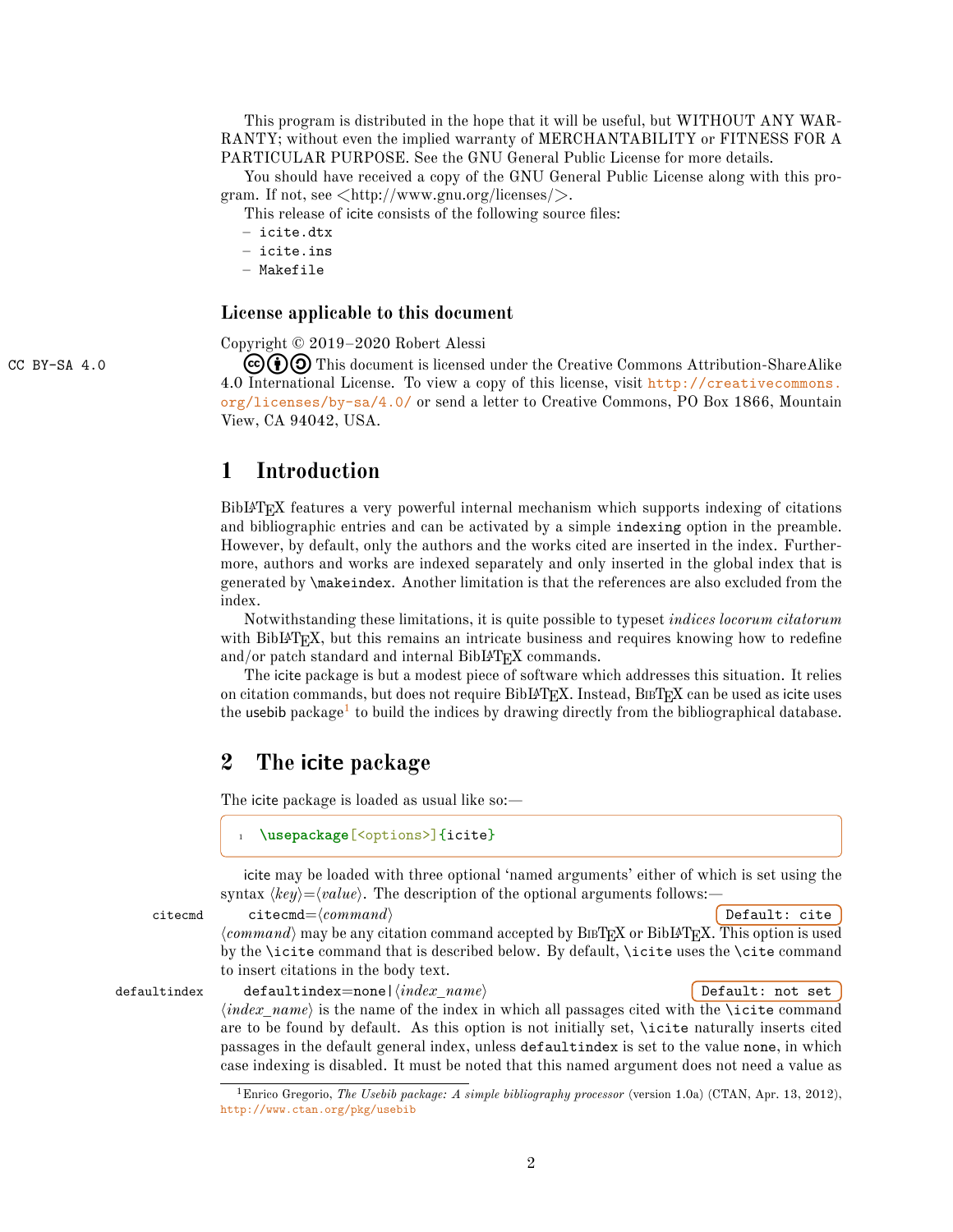<span id="page-2-8"></span>it defaults to loccit if it is used alone. This is an easy way to have all passages cited indexed in a separate index named loccit.

New feature

v1.1

nobibengine nobibengine=true|false **Default:** not set This named argument does not need a value as it defaults to true if it is used. When this option is activated, icite does not use  $BIBTFX$  or  $BIBTFX$  to insert the citations in the body text—even if either is loaded in the preamble—and pulls the necessary information directly from the bibliographical database. For this reason, \bibinput described below is of course still required. The citations inserted consist of the elements described below section [2.3](#page-2-5) on the current page. However, it must be noted that if the entry field shorthand of any author/work be set in the database, it takes precedence over the fields used to define author names and titles.

\bibinput **Bibliographical database** Once icite is loaded, it must be connected to at least one bibliographic . bib file. To that end, icite uses the same **\bibinput** command as usebib. $^2$  $^2$  An example follows:—

```
1 % load icite, have \icite use \autocite by default, and insert cited
  2 % passages in a separate index named 'loccit':
  3 \usepackage[citecmd=autocite, defaultindex]{icite}
4 % note that the .bib file must be stripped of its extension:
5 \bibinput{bibliography} % that is: load bibliography.bib
```
### <span id="page-2-1"></span>**2.1 Preamble-only commands**

<span id="page-2-2"></span>The following commands may be found in the preamble only.

\SetTitleStyle **Styling the titles** By default, icite prints the titles of the works cited in italics. \SetTitleStyle{h*formatting directives*i} can be used in the preamble only to customize the way titles are displayed in the indices, like so:—

#### <span id="page-2-11"></span><sup>1</sup> **\SetTitleStyle**{**\textbf**{#1}}

<span id="page-2-9"></span><span id="page-2-3"></span>As this example shows, #1 is the token that is replaced with the actual title in the formatting directives of the \SetTitleStyle command.

New feature **Delimiters** \AuthorTitleDelim{h*delimiter*i} sets the delimiter between authors and titles in the body text when the nobibengine option is set to true. The default delimiter is a comma and a space.

> \TitlePageDelim \TitlePageDelim{h*delimiter*i} sets the delimiter between titles and pages in the body text when the nobibengine option is set to true. The default delimiter is a comma and a space.

## <span id="page-2-12"></span><span id="page-2-4"></span>**2.2 icite for the Impatient**

Read [icite-minimal.pdf](#page-0-1).

### <span id="page-2-5"></span>**2.3 Entry fields**

#### <span id="page-2-6"></span>**2.3.1 Author names**

To process author names, icite uses the following entry fields: **author** As for example in author = {Ullmann, Manfred}, which is satisfactory in most cases.

 $v1.2$ 

\AuthorTitleDelim

<span id="page-2-7"></span><sup>2</sup>Please refer to Gregorio, *The Usebib package*, p. 1 for more detailed information on how to use this command.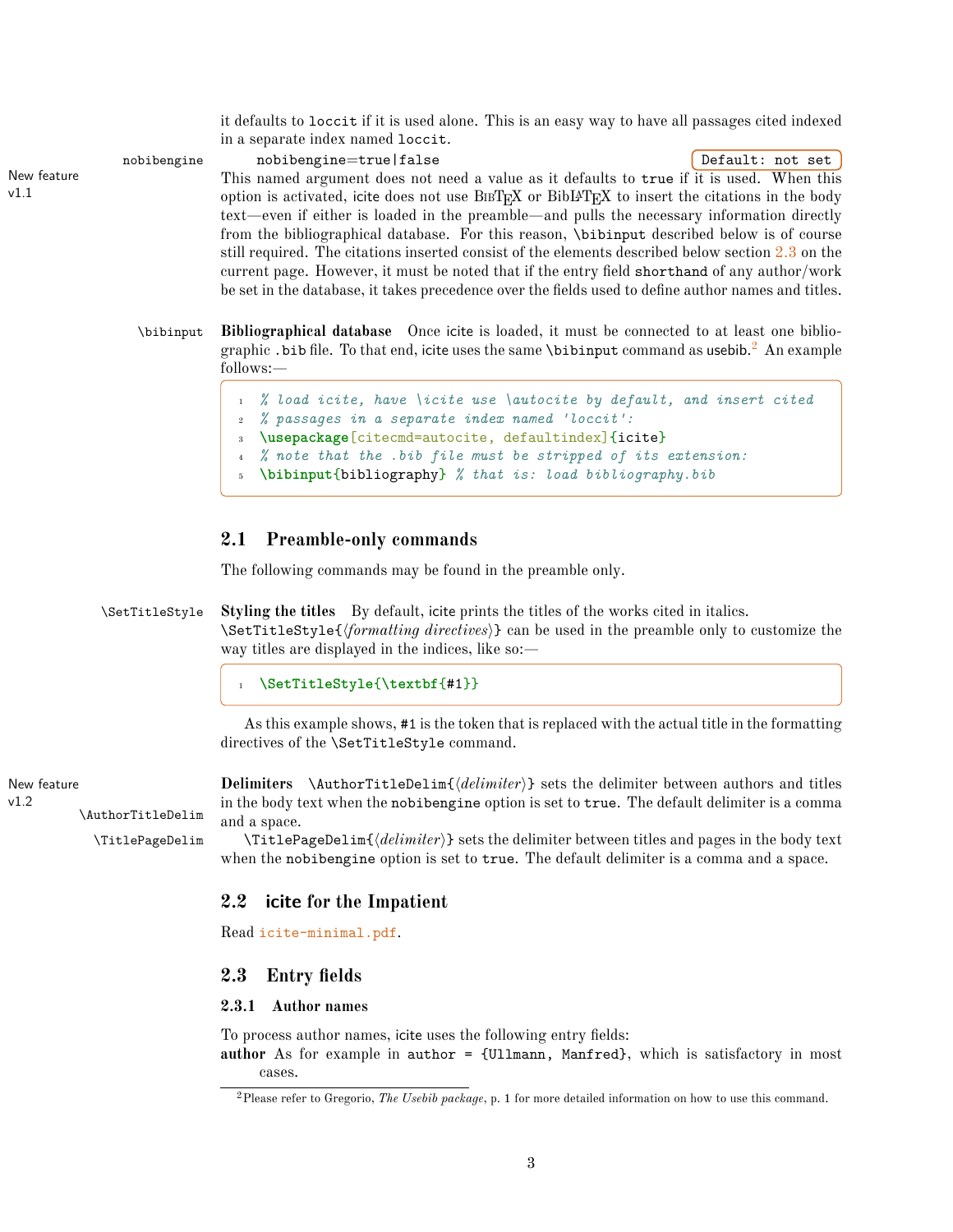- indexauthor This field is not set by BibL<sup>A</sup>T<sub>E</sub>X. However, it may be used as a fallback field for multiple or complex names.
- **sortname** This standard BibLAT<sub>E</sub>X field which is never printed may be used to modify the sorting order of the index entries.

<span id="page-3-0"></span>**Example** From a given entry such as:

author =  ${Hunayn ibn Ishāq al·Ibādī, Abū Zayd}$ 

it may prove useful to define an additional indexauthor field to have printed in the index only the relevant part of the name, like so:

indexauthor =  ${Hunayn ibn Ishāq}$  or indexauthor =  ${Hunayn}$ 

But in the end, the sortname field is also needed because the diacritics must be discarded so that the name be sorted properly:

sortname = {{Hunayn ibn Ishaq}}

### <span id="page-3-1"></span>**2.4 Titles**

To process titles, icite uses the following entry fields:

**title** The full title of the work.

- **shorttitle** The title in an abbriged form. If this entry is set, it takes precedence over the title field in the printed index.
- **indextitle** This field may be used to have a title such as *The TEXBook* printed in the index as *TEXBook, The*.
- **indexsorttitle** Like sortname for author names, this field is used for sorting only and is never printed. From the previous example, it may be used like so: indexsorttitle = {TEXBook}

### <span id="page-3-5"></span><span id="page-3-2"></span>**3 Basic use**

\icite icite provides the \icite command which both inserts a formatted citation in the body text and an entry corresponding to the passage cited in the index. This command is to be used in place of any BIBT<sub>EX</sub> or BibL<sup>A</sup>T<sub>EX</sub> citation command the syntax of which is \command  $[\langle pre \rangle]$  [ $\langle key \rangle$ ]. It must be noted that only standard citation commands are supported, with the exception of those mentioned as qualified citation lists or so-called 'multicite' commands. The full syntax of \icite follows:—

\icite[<pre>][<post>]{<key>}[<command>]

Where  $\lfloor \langle command \rangle \rfloor$  can be used as a further optional argument to specify a standard citation command that \icite should emulate instead of the default \cite command or any other command set as default in the preamble by means of the citecmd global option.<sup>[3](#page-3-4)</sup>

<span id="page-3-3"></span>**Example** The following example illustrates how icite can be used in combination with BibLAT<sub>EX</sub> and the imakeidx package to have the passages cited sorted and printed in a separate, specific 'Index of Passages Cited':—

```
1 % preamble
2 % load icite, have \icite use \autocite by default, and insert cited
3 % passages in a separate index named 'loccit':
  4 \usepackage[citecmd=autocite, defaultindex]{icite}
```
<span id="page-3-4"></span><sup>&</sup>lt;sup>3</sup>See above, section [2](#page-1-1) on page [2.](#page-1-1)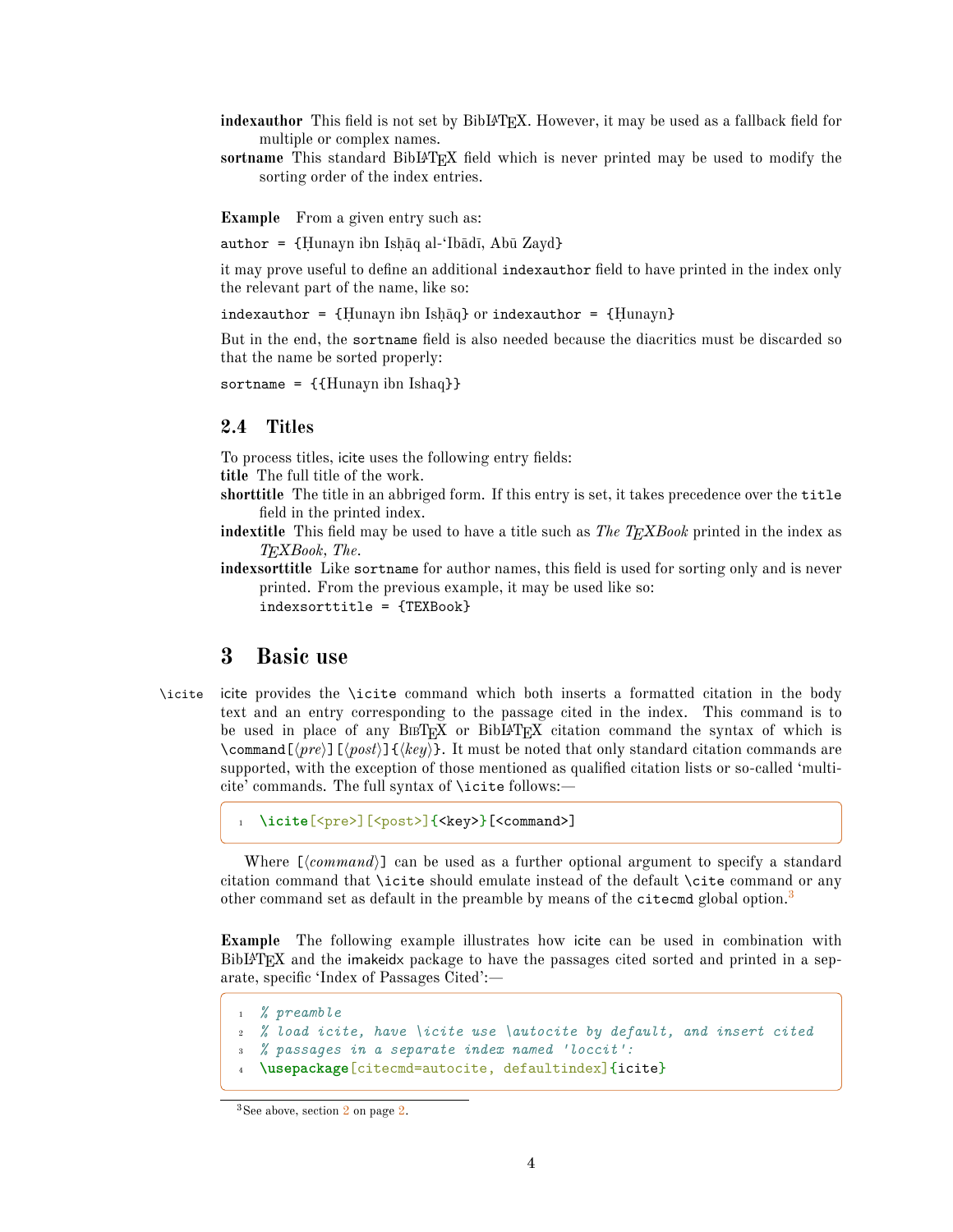```
5 % load bibliography.bib
6 \bibinput{bibliography}
7
8 % load biblatex (with oxnotes, \autocite acts as \footcite)
  9 \usepackage[style=oxnotes]{biblatex}
10 \addbibresource{bibliography.bib} % mind the extension here
11
12 % load imakeidx and use xindy to have the numbers sorted properly
13 \usepackage[xindy]{imakeidx}
14 \makeindex[name=loccit, title=Index of Passages Cited (modern authors)]
```
Then **\icite** can be used like so:—

```
1 \section*{\cs{icite} in action}
2 Let us start with four citations of the same reference, to make sure
   that they are all indexed and sorted properly:
   4 one\icite[123]{Ullmann1970}, two\icite[231]{Ullmann1970},
   5 three\icite[81]{Ullmann1970} and four\icite[18]{Ullmann1970}.
 6
7 Let us continue with four other citations out of two other
   8 references: one\icite[90]{Bürgel2016}, two\icite[370]{Dols1987},
   three\icite<sup>[205]{Bürgel2016} and four\icite<sup>[380]{Dols1987}.</sup></sup>
10
11 Finally, let us have \cs{icite} use \cs{textcite} to cite
12 \icite[123]{Endress1992}[textcite], and again, this time in a
13 footnote\icite[86]{Endress1992}.
```
### **\icite in action**

Let us start with four citations of the same reference, to make sure that they are all indexed [a](#page-4-0)n[d](#page-4-3) sorted properly: one, $\frac{a}{b}$  $\frac{a}{b}$  $\frac{a}{b}$  two, $\frac{b}{c}$  $\frac{b}{c}$  $\frac{b}{c}$  three $^c$  and four. $^d$ 

L[e](#page-4-4)t us continue with [f](#page-4-5)our other citations out of two other references: one,<sup>e</sup> two,<sup>f</sup> three<sup>*[g](#page-4-6)*</sup> and four.*[h](#page-4-7)*

Finally, let us have \icite use \textcite to cite Endress,*[i](#page-4-8)* and again, this time in a footnote.*[j](#page-4-9)*

<span id="page-4-1"></span>*<sup>b</sup>*Ullmann, *Die Medizin im Islam*, p. 231.

<span id="page-4-2"></span>*<sup>c</sup>*Ullmann, *Die Medizin im Islam*, p. 81.

```
dUllmann, Die Medizin im Islam, p. 18.
```
*<sup>e</sup>*Johann Christoph Bürgel, *Ärztliches Leben und Denken im arabischen Mittelalter*, rev. Fabian Käs (Islamic History and Civilization, 135; Leiden: Brill, 2016), p. 90.

<span id="page-4-5"></span>*<sup>f</sup>*Michael W. Dols, "The Origins of the Islamic Hospital: Myth and Reality", *Bulletin of the History of Medicine*, 61 (1987), 367–90 at p. 370.

<span id="page-4-6"></span>*<sup>g</sup>*Bürgel, *Ärztliches Leben…*, p. 205.

<span id="page-4-8"></span><span id="page-4-7"></span>*<sup>h</sup>*Dols, "The Origins of the Islamic Hospital", p. 380.

*<sup>i</sup>*Gerhard Endress, "Die Wissenschaftliche Literatur", in *Grundriß der arabischen Philologie*, iii, ed. Wolfdietrich Fisher, Supplement (Wiesbaden: Reichert, 1992), 3–152 at p. 123.

<span id="page-4-9"></span>*<sup>j</sup>*Endress, "Die Wissenschaftliche Literatur", p. 86.

All indices and the contents of the BIBTEX file that has been used can be found below in the appendix (sections  $5.1$  to  $5.2$  on page [10](#page-9-0) respectively). As can be seen by comparing the bibliography generated in the footnotes with the text printed in the index, icite prints as expected the abbridged forms of the titles when they are available. Furthermore, as a default citation command set in the preamble, the 'oxnotes' BibLATEX option of biblatex-oxref style package makes \autocite behave like \footcite. Finally, the page numbers in the index are

<span id="page-4-0"></span>*<sup>a</sup>*Manfred Ullmann, *Die Medizin im Islam* (Leiden: Brill, 1970), p. 123.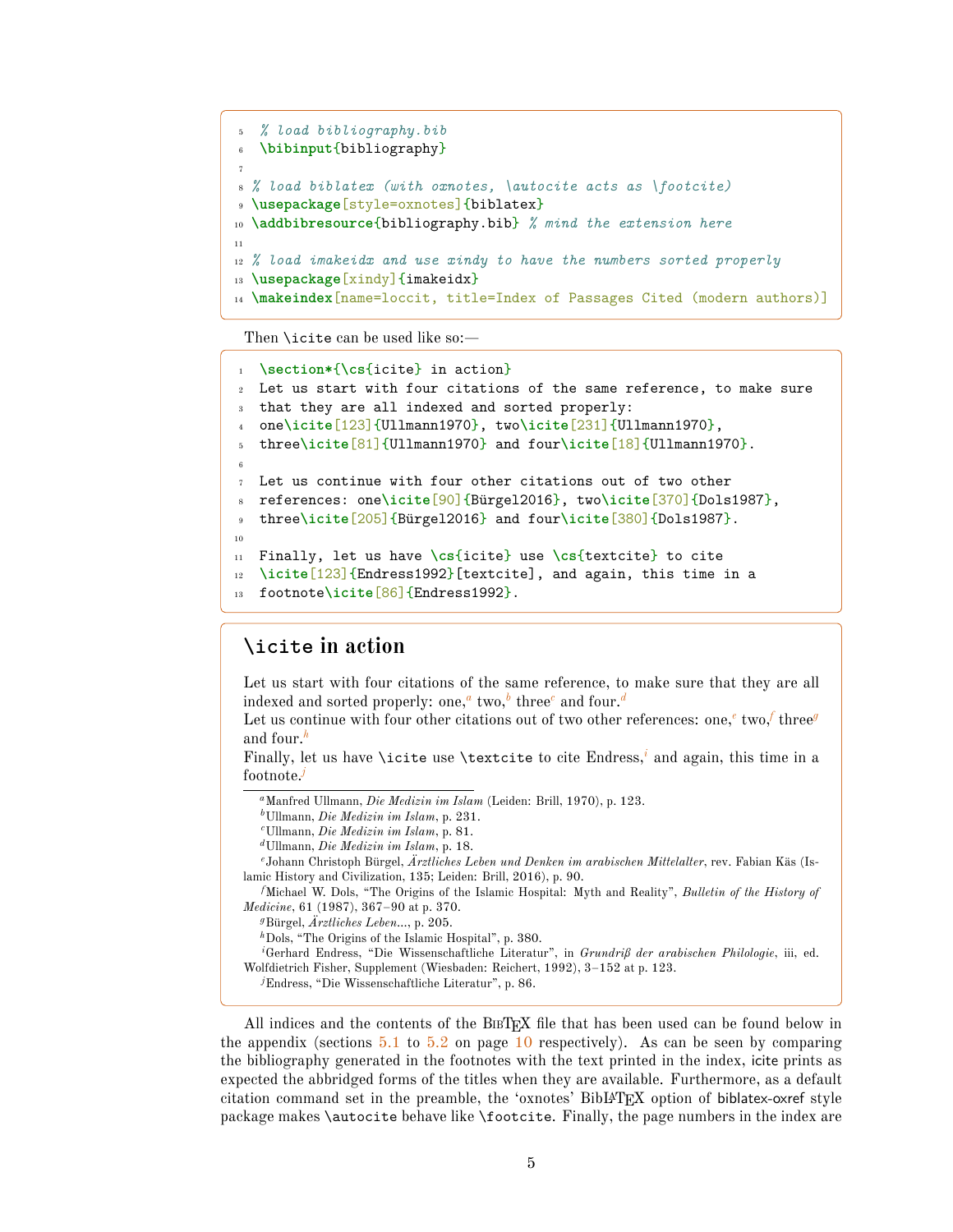sorted properly: for example, two-digit numbers, like 81, are listed before 123.

### <span id="page-5-0"></span>**4 Refined use**

When references are made not only to modern authors but also to authors and works from classical antiquity or from the Middle Ages, it is commonly agreed that at least two separate indices of passages cited should be made. Another option is not to index passages cited from modern authors at all.

\IndexSubtypeAs icite is able to differentiate between sources by drawing from the bibliographical database the exact string that may be found in the entrysubtype entry field. To that end, the \IndexSubtypeAs command is provided. It takes to mandatory arguments, like so:—

```
1 \IndexSubtypeAs{<subtype>}{<index_name>}
```
Where <subtype> is any given string used to specify an entry subtype in the bibliographical database, and <index\_name> the name of the index which the authors matching that subtype must go into. This command is to be found in the preamble only.

Of course different subtypes can be associated with a single index or with different indices. That said, one should keep in mind that any entry the actual subtype of which is not associated with an index is processed as if it had no subtype at all. Examples follow:-

```
1 % load icite, and have cited authors indexed in an index named
2 % 'secondary':
3 \usepackage[defaultindex=secondary]{icite}
4 % except for authors whose 'entrysubtype' field matches the string
5 % 'classical': have them indexed in an index named 'primary':
6 \IndexSubtypeAs{classical}{primary}
7 % authors whose 'entrysubtype' field matches the string 'medieval'
  8 % should go into the same index:
9 \IndexSubtypeAs{medieval}{primary}
```
Or:

```
1 % load icite, but do not index passages cited with \icite:
2 \usepackage[defaultindex=none]{icite}
3 % except for authors whose 'entrysubtype' field matches the string
4 % 'classical': have them indexed in an index named 'primary':
  5 \IndexSubtypeAs{classical}{primary}
6 % authors whose 'entrysubtype' field matches the string 'medieval'
7 % should go into the same index:
  8 \IndexSubtypeAs{medieval}{primary}
```
<span id="page-5-1"></span>**Example** In the following example, modern authors, namely those whose entrysubtype field does not match the string classical should go into the default loccit index. As for those whose entrysubtype matches classical, they should to into an index named primary. Furthermore, the classics package is used to format references in which a volume number is used. $4$ In this way, xindy only has numbers to handle:—

```
1 % preamble
  2 \usepackage[style=oxnotes]{biblatex}
  \addbibresource{bibliography.bib}
```
<span id="page-5-2"></span><sup>4</sup>For more information, see below section [4.1](#page-7-0) on page [8.](#page-7-0)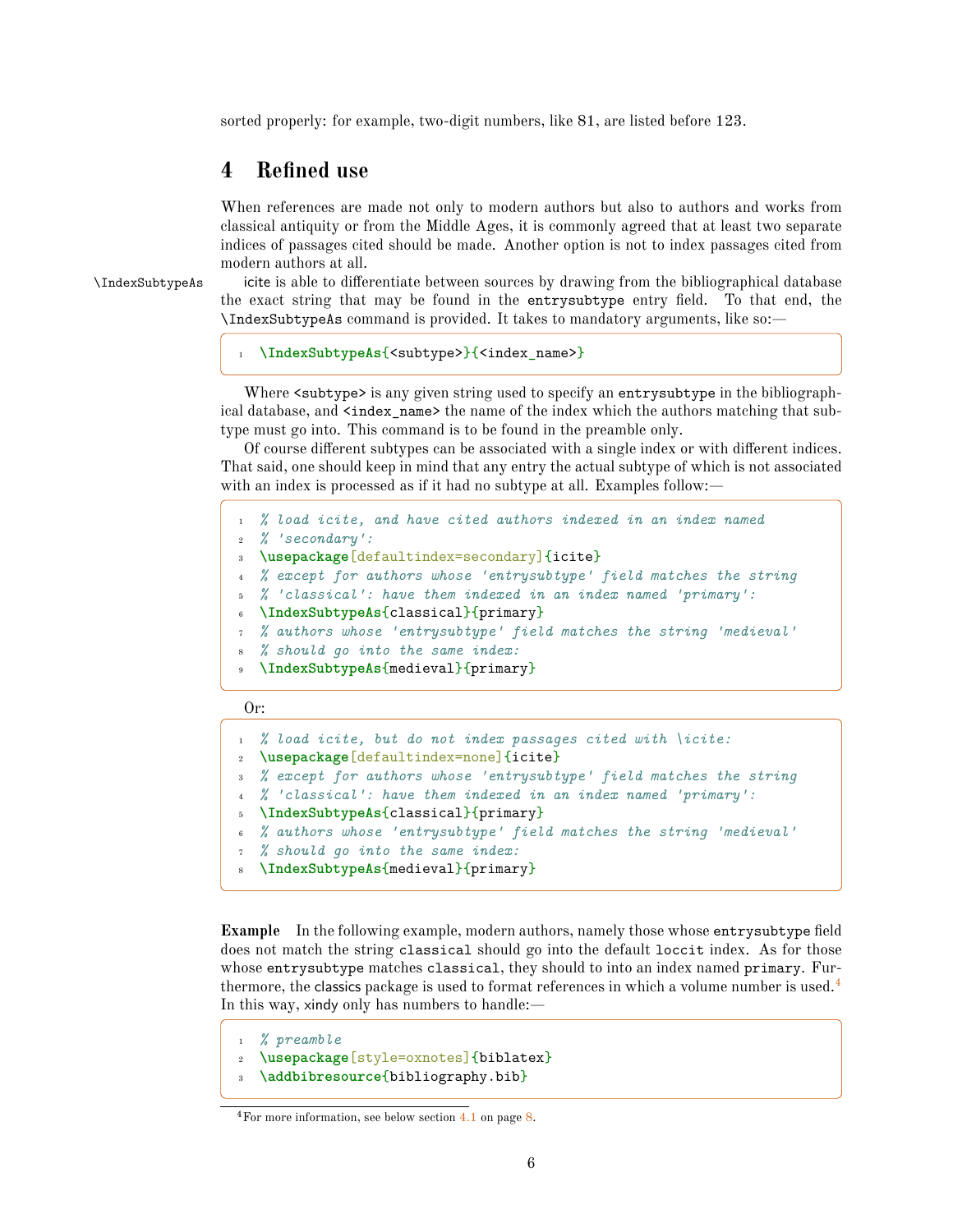```
4
5 \usepackage[xindy]{imakeidx}
   \makeindex[name=loccit, title=Index of passages cited (modern authors)]
7 \makeindex[name=primary, title=\emph{Index locorum citatorum}]
8
9 \usepackage{classics}
10 \newclassic{iau}{\classicsRoman{#1}|, #1|.#1}
11 \newclassic{razi}{#1|.#1}
12 \newclassic{nadim}{\classicsRoman{#1}|.#1|, #1}
13
14 \usepackage[citecmd=autocite,defaultindex]{icite}
15 \IndexSubtypeAs{classical}{primary}
```
Then **\icite** can be used like so:—

```
1 \section*{\cs{icite} in action}
2 Let us start with four citations of the same reference, to make sure
   that they are all indexed and sorted properly:
   4 one\icite[123]{Ullmann1970}, two\icite[231]{Ullmann1970},
   5 three\icite[81]{Ullmann1970} and four\icite[18]{Ullmann1970}.
 6
7 Let us continue with four other citations out of two other
   8 references: one\icite[90]{Bürgel2016}, two\icite[370]{Dols1987},
9 three\icite[205]{Bürgel2016} and four\icite[380]{Dols1987}.
10
11 Before concluding, let us insert a few references to medieval Arabic
12 authors: one\icite[\iau{1}[81][32]]{IAUMuller},
13 two\icite[\razi{5}[7--10]]{RaziShukuk}, three\icite[133]{al-Qifti},
14 four\icite[\nadim{3}[7][286]]{al-Nadim},
15 five\icite[\iau{2}[214][20]]{IAUMuller},
16 six\icite[\razi{1}[6--20]]{RaziShukuk},
17 seven\icite[126.15--20]{al-Qifti} and
18 eight\icite[\nadim{3}[7][291]]{al-Nadim}.
19
20 Finally, let us have \cs{icite} use \cs{textcite} to cite
21 \icite[123]{Endress1992}[textcite], and again, this time in a
  22 footnote\icite[86]{Endress1992}.
```
## **\icite in action**

Let us start with four citations of the same reference, to make sure that they are all indexed and sorted properly: one,*[a](#page-6-0)* two,*[b](#page-6-1)* three*[c](#page-6-2)* and four.*[d](#page-6-3)*

L[e](#page-6-4)t us continue with [f](#page-7-1)our other citations out of two other references: one,<sup>e</sup> two,<sup>f</sup> three<sup>*[g](#page-7-2)*</sup> and four.*[h](#page-7-3)*

Before concluding, let us insert a few references to medieval Arabic authors: one,*[i](#page-7-4)* two,*[j](#page-7-5)* three,*[k](#page-7-6)* four,*[l](#page-7-7)* five,*[m](#page-7-8)* six,*[n](#page-7-9)* seven*[o](#page-7-10)* and eight.*[p](#page-7-11)*

Finally, let us have \icite use \textcite to cite Endress,*[q](#page-7-12)* and again, this time in a footnote.*[r](#page-7-13)*

<span id="page-6-0"></span>*<sup>a</sup>*Ullmann, *Die Medizin im Islam*, p. 123.

<span id="page-6-1"></span>*<sup>b</sup>*Ullmann, *Die Medizin im Islam*, p. 231.

<span id="page-6-2"></span>*<sup>c</sup>*Ullmann, *Die Medizin im Islam*, p. 81.

<span id="page-6-3"></span>*<sup>d</sup>*Ullmann, *Die Medizin im Islam*, p. 18.

<span id="page-6-4"></span>*<sup>e</sup>*Bürgel, *Ärztliches Leben…*, p. 90.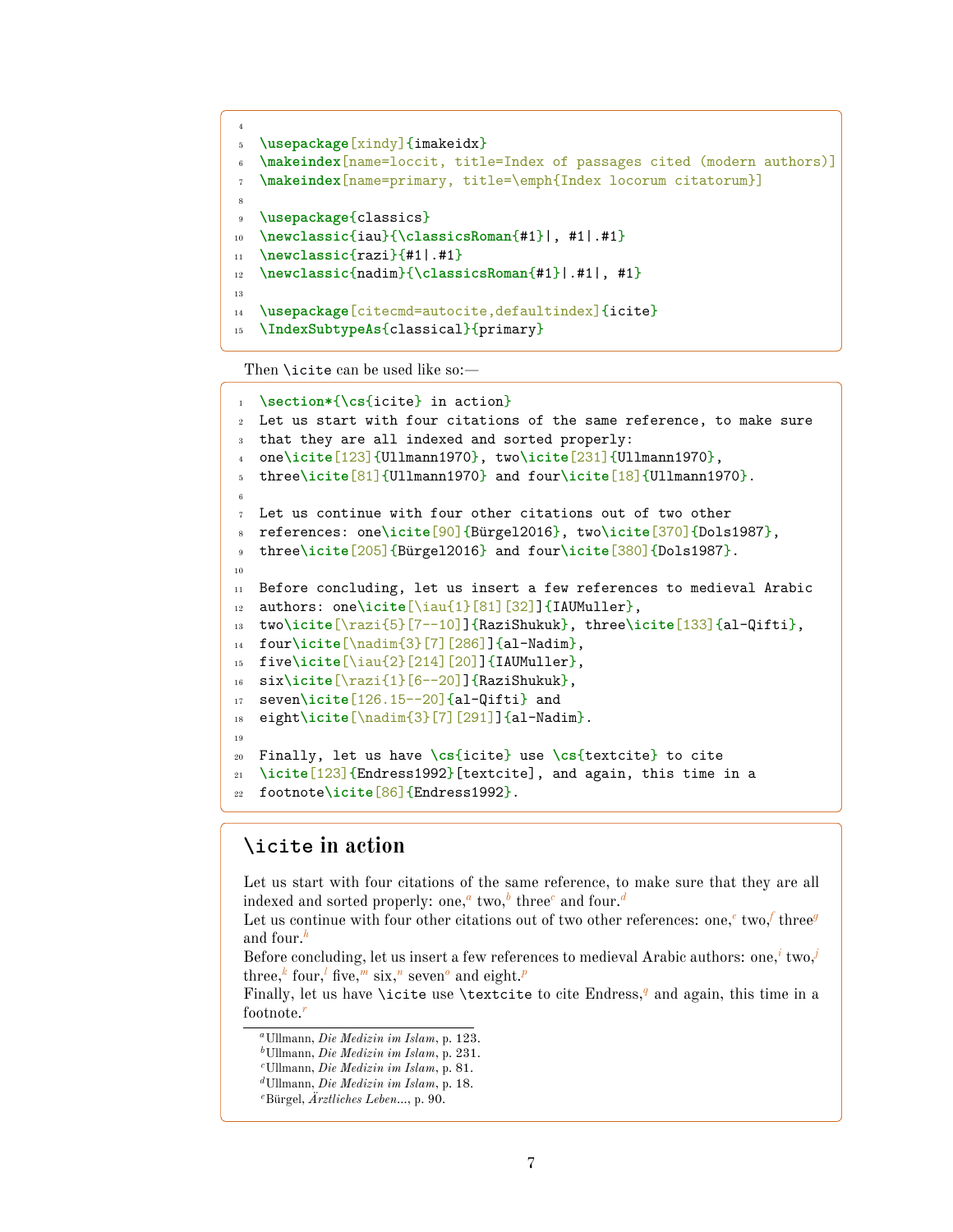<span id="page-7-7"></span><span id="page-7-6"></span><span id="page-7-5"></span><span id="page-7-4"></span><span id="page-7-3"></span><span id="page-7-2"></span><span id="page-7-1"></span>

| $t$ Dols, "The Origins of the Islamic Hospital", p. 370.                                                                                                                                                                                                                                                                                                  |
|-----------------------------------------------------------------------------------------------------------------------------------------------------------------------------------------------------------------------------------------------------------------------------------------------------------------------------------------------------------|
| <sup>g</sup> Bürgel, $\text{Arztliches}$ Leben, p. 205.                                                                                                                                                                                                                                                                                                   |
| ${}^h$ Dols, "The Origins of the Islamic Hospital", p. 380.                                                                                                                                                                                                                                                                                               |
| <sup>1</sup> Ibn Abī Usaybi'ah, ' $Uy\bar{u}n al-anb\bar{a}'$ 'fī tabagāt al-atibbā', ed. August Müller (Königsberg and Cairo, 1882                                                                                                                                                                                                                       |
| 1884) (henceforth Ibn Abī Usaybi'ah, ' $U_{V}$ <i>ūn al-anbū</i> '), I, 81.32.                                                                                                                                                                                                                                                                            |
| <sup>j</sup> Muhammad ibn Zakarīyā' al-Rāzī, Kitāb al-shukūk 'alá Jālīnūs, ed. Mehdi Mohaghegh (Tehran: Inter-                                                                                                                                                                                                                                            |
| national Institute of Islamic Thought and Civilization, 1993) (henceforth al-Rāzī, Shukūk), $5.7-10$ .                                                                                                                                                                                                                                                    |
| <sup>k</sup> Ibn al-Qifti, Ta'rīkh al-hukamā', ed. Julius Lippert (Leipzig, 1903) (henceforth al-Qifti, Ta'rīkh), p. 133.                                                                                                                                                                                                                                 |
| <sup><i>I</i></sup> Ibn al-Nadīm, <i>Fihrist</i> , ed. Gustav Flügel, 2 vols. (Leipzig, 1871–1872) (henceforth <i>Fihrist</i> ), III.7, 286.                                                                                                                                                                                                              |
| "Ibn Abī Usaybi'ah, ' $Uy\bar{u}n$ al-anbā', II, 214.20.                                                                                                                                                                                                                                                                                                  |
| "al-Rāzī, Shukūk, $1.6-20$ .                                                                                                                                                                                                                                                                                                                              |
| <sup>o</sup> al-Qifti, <i>Ta'rikh</i> , pp. 126.15–20.                                                                                                                                                                                                                                                                                                    |
| $\frac{p_{\text{F} }-p_{\text{F} }-p_{\text{F} }-p_{\text{F} }-p_{\text{F} }-p_{\text{F} }-p_{\text{F} }-p_{\text{F} }-p_{\text{F} }-p_{\text{F} }-p_{\text{F} }-p_{\text{F} }-p_{\text{F} }-p_{\text{F} }-p_{\text{F} }-p_{\text{F} }-p_{\text{F} }-p_{\text{F} }-p_{\text{F} }-p_{\text{F} }-p_{\text{F} }-p_{\text{F} }-p_{\text{F} }-p_{\text{F} }-p$ |
| <sup>q</sup> Endress, "Die Wissenschaftliche Literatur", p. 123.                                                                                                                                                                                                                                                                                          |
| "Endress, "Die Wissenschaftliche Literatur", p. 86.                                                                                                                                                                                                                                                                                                       |

<span id="page-7-13"></span><span id="page-7-12"></span><span id="page-7-11"></span><span id="page-7-10"></span><span id="page-7-9"></span><span id="page-7-8"></span>As already said above, all indices and the contents of the BIBT<sub>EX</sub> file that has been used can be found below in the appendix (sections  $5.1$  to  $5.2$  on page [10](#page-9-0) respectively). As one can see, al-Rāzī has been sorted under the letter R and references to classical works have been formatted properly.

#### <span id="page-7-0"></span>**4.1 The classics package**

As said above on page  $6$ , it is advisable to use the classics package to format volume, page, column, line numbers and the like which are inserted in the  $\langle post \rangle$  optional argument of the \icite command.[5](#page-7-14) An example of using classics to format references to Aristotle according to Bekker pagination follows:  $6$ -

```
1 % preamble:
2 \usepackage{classics}
  3 \newclassic{aristotle}{#1|\textit{#1}|#1}
```

```
In \emph{Politics}, Aristotle says that man is by nature a political
2 animal in the following passages: \aristotle{1253}[a][2--9] (Book~1)
  and again in \aristotle{1278}[b][19] (Book~3). The latter passage
  shows that one should read the whole section of Book~1 concerning
5 household management and the control of slaves
   6 (\aristotle*{1253}[b][1]{1253}[b][39]).
In Politics, Aristotle says that man is by nature a political animal in the following pas-
```
sages: 1253*a*2–9 (Book 1) and again in 1278*b*19 (Book 3). The latter passage shows that one should read the whole section of Book 1 concerning household management and the control of slaves (1253*b*1–*b*39).

The following prints the same body text while using icite to have the passages cited inserted in the *Index locorum citatorum* (see below section [5.1.2](#page-9-2) on page [10\)](#page-9-2):—

```
1 In \emph{Politics}, Aristotle says that man is by nature a political
```
<sup>2</sup> animal in the following passages:

```
3 \icite[\aristotle{1253}[a][2--9]]{Aristotle:Politica}[notecite]
```
- <sup>4</sup> (Book~1) and again in **\icite**[\aristotle{1278}[b][19]]*%*
- <sup>5</sup> {Aristotle:Politica}[notecite] (Book~3). The latter passage shows

<span id="page-7-14"></span><sup>5</sup>Eduardo C. Lourenço de Lima, *The Classics package: Cite classic works* (version 0.1) (CTAN, Feb. 2, 2013), <http://www.ctan.org/pkg/classics>.

<span id="page-7-15"></span><sup>6</sup>See Lourenço de Lima, *The Classics package*, p. 2 for more information.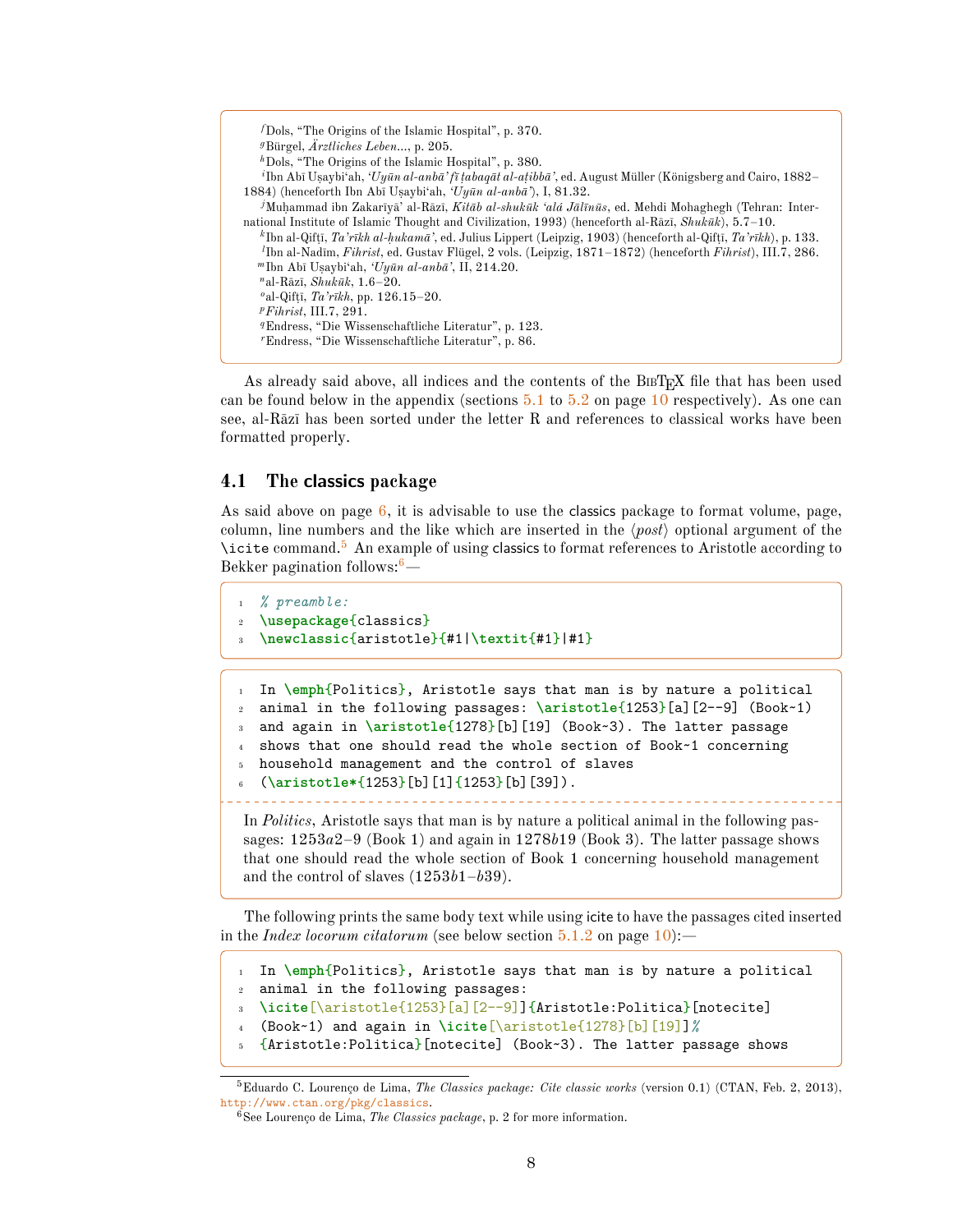```
that one should read the whole section of Book~1 concerning
```

```
7 household management and the control of slaves
```

```
8 \icite[\aristotle*{1253}[b][1]{1253}[b][39]]%
```

```
9 {Aristotle:Politica}[pnotecite].
```
In *Politics*, Aristotle says that man is by nature a political animal in the following passages: 1253*a*2–9 (Book 1) and again in 1278*b*19 (Book 3). The latter passage shows that one should read the whole section of Book 1 concerning household management and the control of slaves (1253*b*1–*b*39).

As can be seen, the \notecite and \pnotecite commands have been used to insert only the references in the body text.

It is also advisable to use xindy to compile indices of passages cited because xindy, unlike makeindex or xindex, is able to sort numbers properly: for example, with xindy, such a number as 81 will come before 100, but will be sorted after 100 with the other two engines.

#### Caveat

xindy (actually texindy) is also designed to ignore  $TEX$  commands by default. However, due to a missing line in xindy/modules/base/tex.xdy, *[a](#page-8-1)* this does not apply to so-called 'starred' TEX commands, such as \aristotle\* from the example above.

<span id="page-8-1"></span> $a$ As the time of writing, in xindy v2.5.1.

One easy way to get around this issue is to create a style file with a single line that instructs xindy to ignore the asterisk when processing the index, like so:—

```
icite.xdy
```
(merge-rule "\\*" "" :eregexp)

The following example shows how this simple rule can be applied:—

```
1 % preamble:
2 \usepackage[xindy]{imakeidx}
3 \makeindex[name=loccit, options=-M icite.xdy]
4 % document:
5 \printindex[loccit]
```
Of course, the document itself must be compiled with --shell-escape.<sup>[7](#page-8-2)</sup>

# <span id="page-8-0"></span>**5 Appendix**

Designing the layout of indices is out of the scope of this documentation. For information, the tabto package has been used in the preamble in combination with the following xindy style file:—

icite.xdy (markup-locclass-list :open "\tabto{3.5cm}" :sep ", ")

<span id="page-8-2"></span><sup>7</sup>See Enrico Gregorio and Claudio Beccari, *The Imakeidx package: A package for producing multiple indexes* (version 1.3e) (CTAN, Oct. 15, 2016), <http://www.ctan.org/pkg/imakeidx>, pp. 2–4.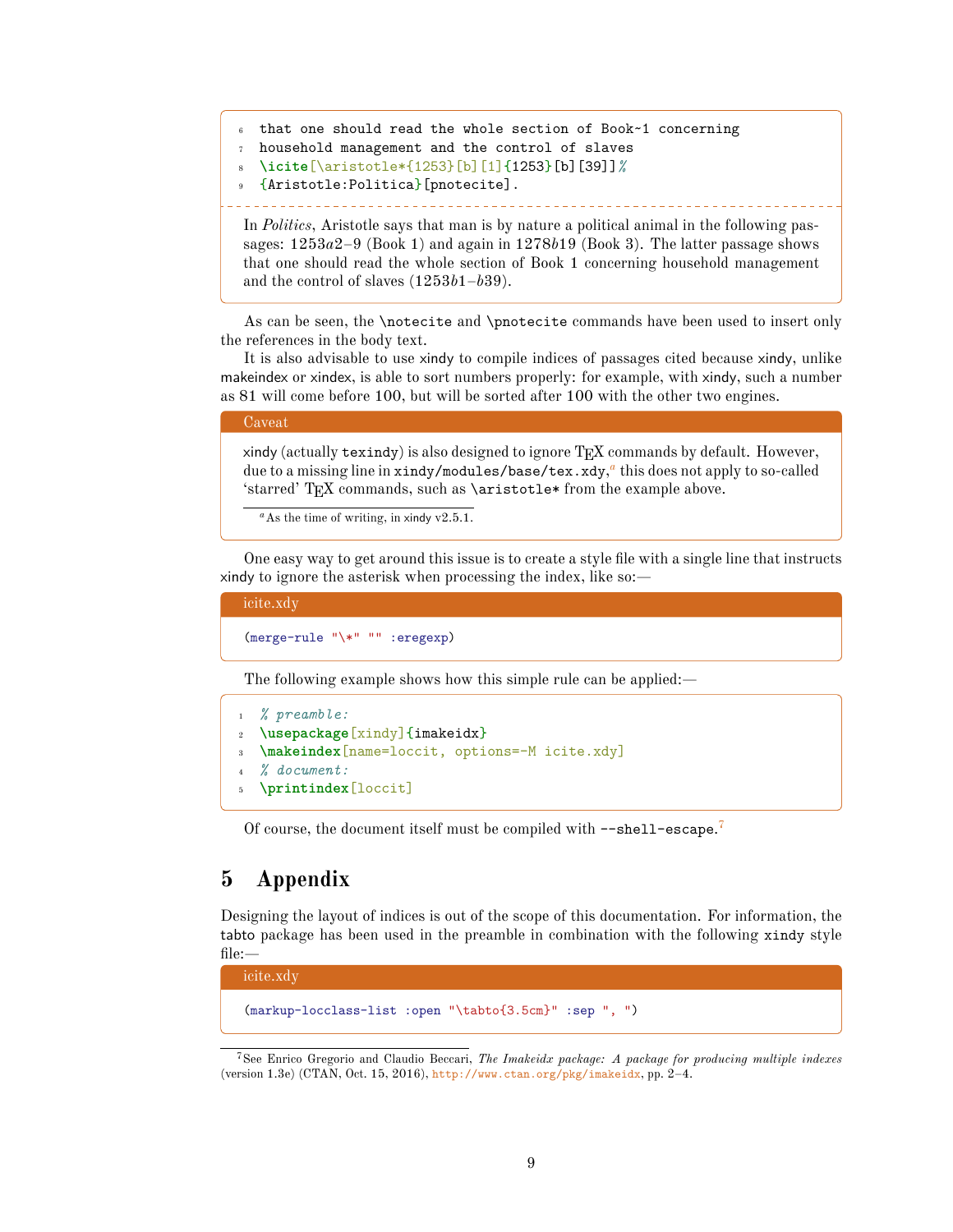# <span id="page-9-0"></span>**5.1 Indices**

### <span id="page-9-1"></span>**5.1.1 Index of Passages Cited (modern authors)**

| B                        |      | Е                |                                 |
|--------------------------|------|------------------|---------------------------------|
| Bürgel, Johann Christoph |      | Endress, Gerhard |                                 |
| Ärztliches Leben         |      |                  | Die Wissenschaftliche Literatur |
| 90                       | 5, 7 | 86               | 5, 7                            |
| 205                      | 5.7  | 123              | 5, 7                            |
|                          |      |                  |                                 |

Ullmann, Manfred

#### **D**

ſ

|                  |                                     | Die Medizin im Islam |      |
|------------------|-------------------------------------|----------------------|------|
| Dols, Michael W. |                                     | 18                   | 5, 7 |
|                  | The Origins of the Islamic Hospital | 81                   | 5, 7 |
| 370              | 5.7                                 | 123                  | 5, 7 |
| 380              | 5.7                                 | 231                  | 5.7  |

### <span id="page-9-2"></span>**5.1.2** *Index locorum citatorum*

| A                 |   | Fihrist                         |
|-------------------|---|---------------------------------|
| Aristotle         |   | III.7, 286                      |
| Politica          |   | III.7, 291                      |
| $1253a2-9$        | 9 | Ibn al-Qiftī                    |
| $1253b1-b39$      | 9 | Ta'rīkh al-hukamā'              |
| 1278b19           | 9 | $126.15 - 20$                   |
|                   |   | 133                             |
|                   |   |                                 |
| Ibn Abī Uṣaybi'ah |   | R                               |
| 'Uyūn al-anbā'    |   | al-Rāzī, Muḥammad ibn Zakarīyā' |
| I, 81.32          |   | $Shuk\bar{u}k$                  |
| II, 214.20        |   | $1.6 - 20$                      |
| Ibn al-Nadīm      |   | $5.7 - 10$                      |
|                   |   |                                 |

# <span id="page-9-3"></span>**5.2 BIBTEX file used in this document**

|                | 1 @Book{Aristotle:Politica,                 |
|----------------|---------------------------------------------|
| $\overline{2}$ | $title = {Politica}$ ,                      |
| 3 <sup>1</sup> | $date = 1964.$                              |
| $\overline{4}$ | author = {Aristotle},                       |
| $5 -$          | editor = ${Ross, W. D.}$ ,                  |
|                | origdate = $1957$ ,<br>$6\qquad$            |
| $\overline{7}$ | entrysubtype = {classical},                 |
| 8              | publisher = {Clarendon Press},              |
| $\overline{9}$ | $location = \{0xford\}$                     |
| $_{10}$ }      |                                             |
| 11             |                                             |
|                | <sup>12</sup> @Book{Bürgel2016,             |
| 13             | shorttitle = $\{Arztliches Leben\ldots\},\$ |
|                | $_{14}$ editortype = {reviser},             |
|                | $_{15}$ editor = {Käs, Fabian},             |
| 16             | $number = 135$ ,                            |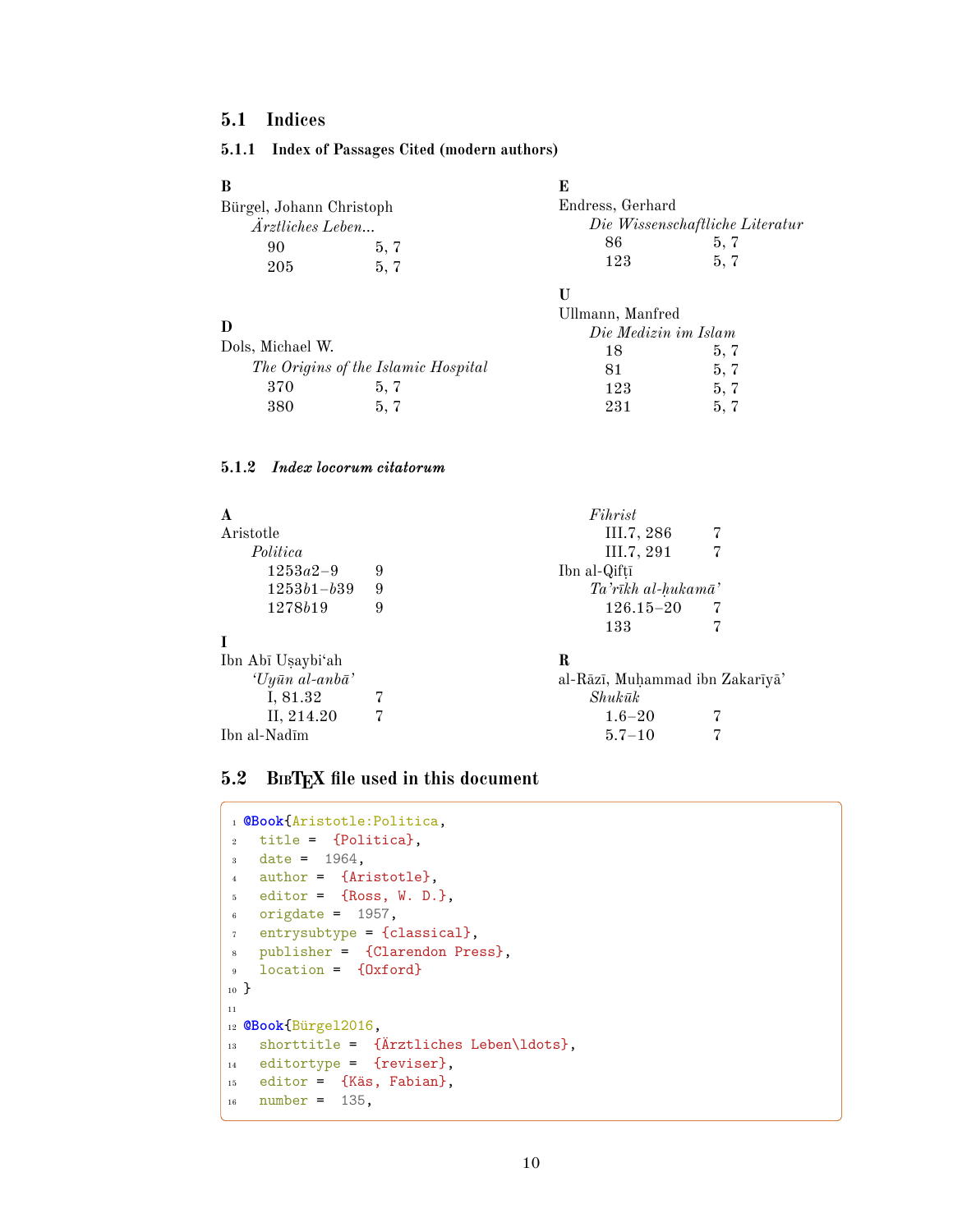```
17 series = {Islamic History and Civilization},
18 location = {Leiden},
19 publisher = {Brill},
20 \text{ date} = 2016,21 title = {Ärztliches Leben und Denken im arabischen
<sup>22</sup> Mittelalter},
23 author = {Bürgel, Johann Christoph}24 }
25
26 @Software{classics,
27 title = {The Classics package},
28 subtitle = {Cite classic works},
29 author = {Lourenço de Lima, Eduardo C.},
30 publisher = {CTAN},
31 url = {http://www.ctan.org/pkg/classics},
32 date = {2013-02-02},
33 version = {0.1}34 }
35
36 @Article{Dols1987,
37 author = {Dols, Michael W.},
38 title = {The Origins of the Islamic Hospital: Myth and
39 Reality},
40 shorttitle = {The Origins of the Islamic Hospital},
41 journaltitle = {Bulletin of the History of Medicine},
42 date = 1987,
43 volume = 61,
44 pages = {367--390}
45 }
46
47 @InBook{Endress1992,
48 title = {Die Wissenschaftliche Literatur},
49 date = 1992,
50 author = {Endress, Gerhard},
51 booktitle = {Grundriß der arabischen Philologie},
52 editor = {Fisher, Wolfdietrich},
_{53} volume = 3,
54 note = {Supplement},
55 publisher = {Reichert},
56 location = {Wiesbaden},
57 \quad pages = \{3--152\}58 }
59
60 @Book{IAUMuller,
61 sortname = \{\{\text{ibn abi usaybia}\}\}\,,
62 editor = {Müller, August},
63 author = {\prime\abla} abI 'u.saybi'aT}},
64 shorteditor = {Müller},
65 date = \{1882/1884\},
66 title = {\arb[trans]{\uc{`u}yUn al-'anbA' fI .tabaqAt
67 al='a.tibbA'],
68 shorttitle = {\arb[trans] {\ucceq {\ab}yUn al-'anbA'}},69 shorthand = {\prname{ibn 'abI 'u.saybi`aT},
```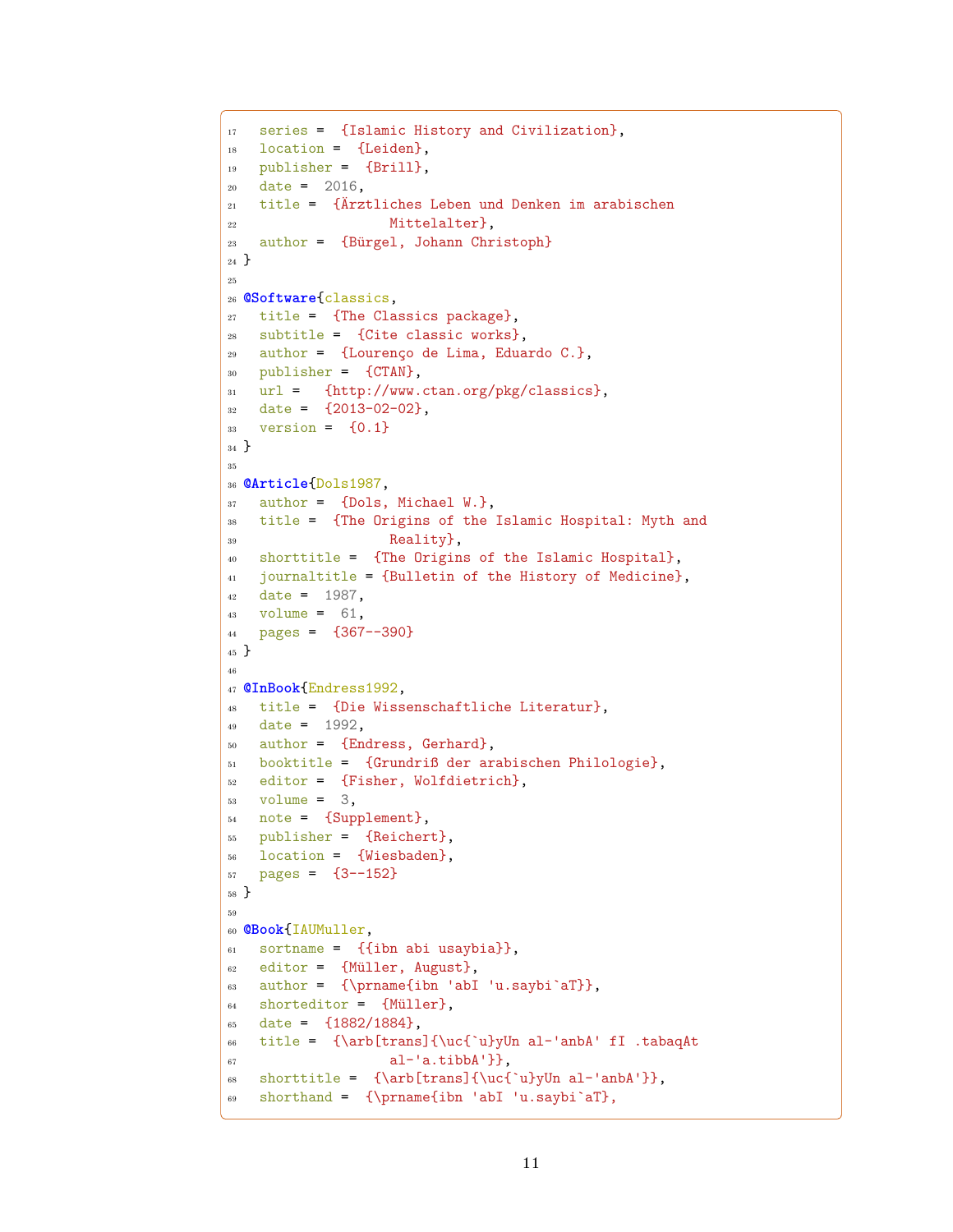```
70 \arb[trans]{\uc{`u}yUn al-'anbA'}},
71 entrysubtype = {classical},
72 location = {Königsberg and Cairo},
73 volumes = 2
74 }
75
76 @Software{imakeidx,
77 title = {The Imakeidx package},
78 subtitle = {A package for producing multiple indexes},
79 author = {Gregorio, Enrico and Beccari, Claudio},
so publisher = {CTAN},
\text{sn} url = {http://www.ctan.org/pkg/imakeidx},
82 date = {2016-10-15},
s3 version = {1.3e}84 }
85
86 @Book{RaziShukuk,
\text{s} author = {\prname{al-rAziyy}, \prname{mu.hammad ibn
88 zakariyyA'}},
89 title = {\arb[trans]{\uc{k}itAb al-^sukUk `al_A
90 \ucceq \ucceq \ucceq \ucceq \cdots91 indextitle = {\arb[trans]}{\ucceq^s}ukUk},
92 sortname = \{razil\},
93 date = 1993,
\text{shorthand} = {\prime\al-rAzipy}, \arb[trans]({\uc0\c}lukUk},95 editor = {Mehdi Mohaghegh},
96 publisher = {International Institute of Islamic Thought and
97 Civilization B,
98 location = {Tehran},
99 entrysubtype = {classical}
_{100} }
101
102 @Book{Ullmann1970,
103 location = {Leiden},
_{104} publisher = {Brill},
_{105} title = {Die Medizin im Islam},
106 date = 1970,
\begin{bmatrix} 107 \\ 201 \end{bmatrix} author = {Ullmann, Manfred},
108 }
109110 @MVBook{al-Nadim,
_{111} author = {\prname{ibn al-nadIm}},
_{112} title = {\arb[trans]{\uc{f}ihrist}},
_{113} sortname = \{\{\text{ibn al-nadim}\}\}\,,
_{114} date = \{1871/1872\},
_{115} shorthand = {\arb[trans]{\uc{f}ihrist}},
116 editor = {Flügel, Gustav},
_{117} volumes = 2,
118 location = {Leipzig},
119 entrysubtype = {classical}
120 }
121
122 @Book{al-Qifti,
```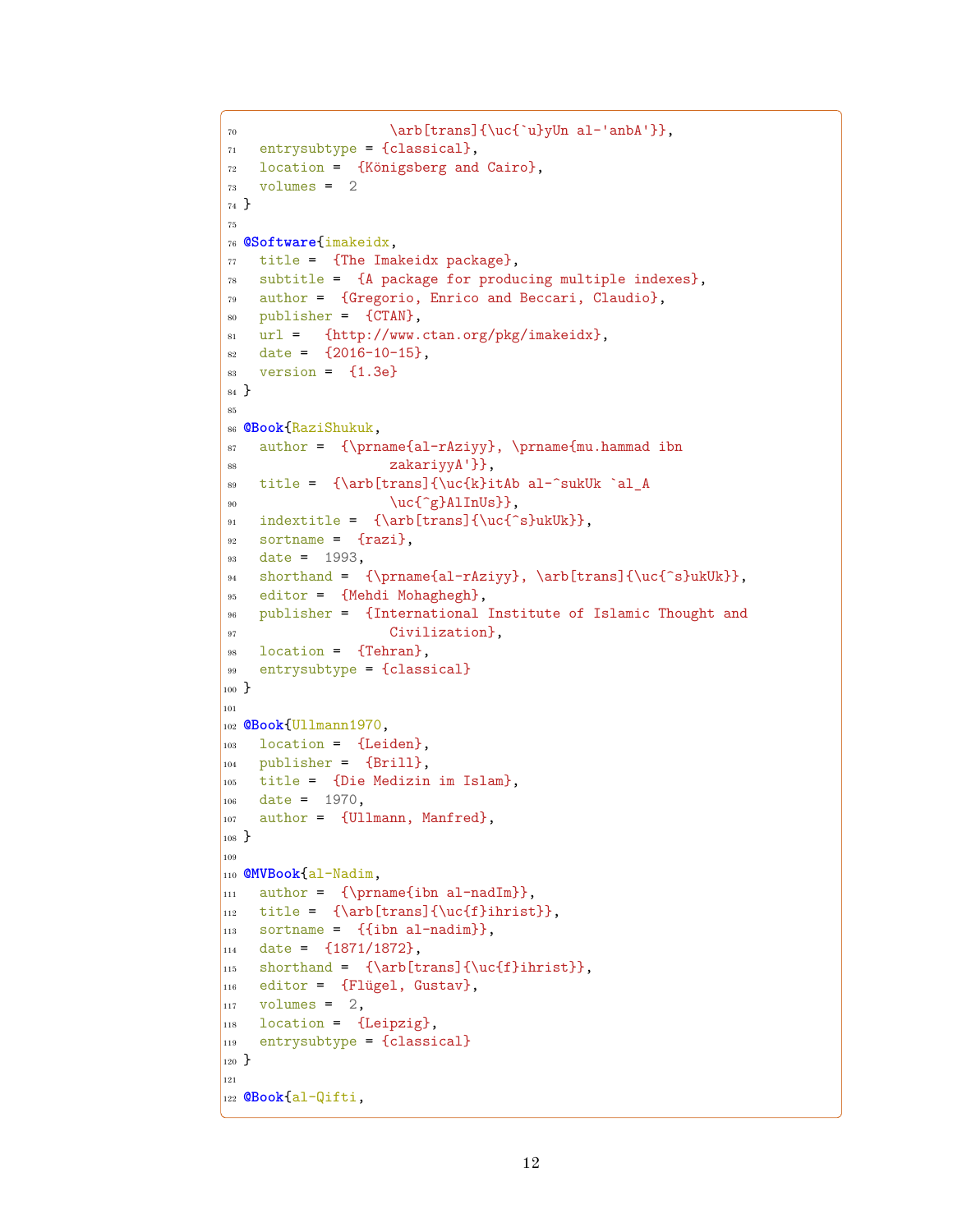```
123 sortname = \{\{\text{ibn al-qifti}\}\}\,_{124} entrysubtype = {classical},
125 shorthand = {\prname{al-qif.tiyy}, \arb[trans]{\uc{t}a'rI_h}},
126 location = {Leipzig},
127 editor = {Lippert, Julius},
128 date = 1903,
129 title = {\arb[trans]{\uc{t}a'rI h al-.hukamA'}},
_{130} author = {\prname{ibn al-qif.tiyy}}
_{131} }
132
133 @Software{usebib,
_{134} title = {The Usebib package},
_{135} subtitle = {A simple bibliography processor},
136 author = {Gregorio, Enrico},
_{137} publisher = {CTAN},
138 url = {http://www.ctan.org/pkg/usebib},
_{139} date = {2012-04-13},
|_{140} version = \{1.0a\}_{141} }
```
# <span id="page-12-0"></span>**6 Implementation**

Declare the global options, and define them:

```
1 \RequirePackage{xkeyval}
2 \DeclareOptionX{citecmd}[cite]{\def\ic@dfltcit{#1}}
3 \newif\ifdefault@index
4 \newif\ifno@index
5 \DeclareOptionX{defaultindex}[loccit]{
6 \edef\@tempa{#1}
7 \edef\@none{none}
8 \ifx\@tempa\@none
9 \no@indextrue
10 \else
11 \default@indextrue
12 \def\ic@dfltind{#1}
13 \fi
14 }
15 \newif\ifno@bibengine
16 \define@boolkey{icite.sty}[@pkg@]{nobibengine}[true]{%
17 \if@pkg@nobibengine\no@bibenginetrue\else\fi}
18 \ExecuteOptionsX{citecmd}
19 \ProcessOptionsX\relax
```
The following packages are required by icite:

```
20 \RequirePackage{xparse}
21 \RequirePackage{datatool}
22 \RequirePackage{usebib}
```
If nobibengine is set to true, then \ic@dfltcit will be redefined by \icite to \ic@nullcmd which does nothing.

\NewDocumentCommand{\ic@nullcmd}{O{}O{}m}{}

Define fields to be used by icite:

```
24 \define@reuse@key{author}
```
\define@reuse@key{indexauthor}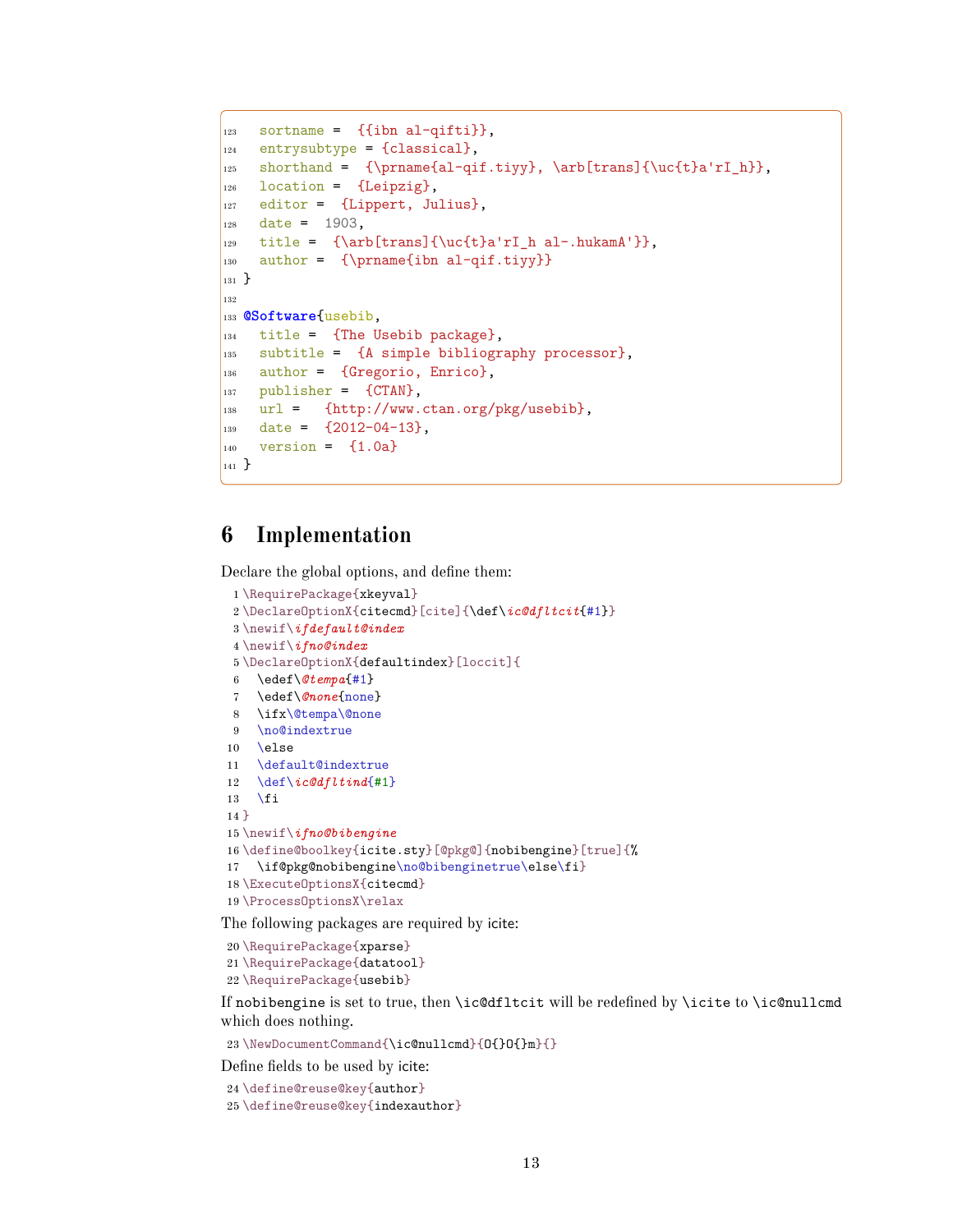```
26 \define@reuse@key{sortname}
27 \define@reuse@key{title}
28 \define@reuse@key{shorttitle}
29 \define@reuse@key{indextitle}
30 \define@reuse@key{indexsorttitle}
31 \define@reuse@key{entrysubtype}
32 \define@reuse@key{shorthand}
```
<span id="page-13-15"></span><span id="page-13-14"></span>This is the same as \usebibentry from ebib, but it does not return an error if the entry field is not found:

```
33 \def\get@bibentry#1#2{\@ifundefined{reuse@#1@#2}{}
34 {\@nameuse{reuse@#1@#2}}}
```
Create a new database which icite will use to connect BibL<sup>AT</sup>EX 'subtypes' to indices.

```
35 \DTLnewdb{icite@indices}
```
\IndexSubtypeAs \IndexSubtypeAs takes two mandatory arguments: 1. Any given keyword used to specify an 'entrysubtype' in the bibliographical database and 2. The index which the authors matching that subtype must go into. This command is to be found in the preamble only.

```
36 \NewDocumentCommand{\IndexSubtypeAs}{m m}{%
                    37 \DTLnewrow{icite@indices}
                    38 \DTLnewdbentry{icite@indices}{subtype}{#1}
                    39 \DTLnewdbentry{icite@indices}{index}{#2}
                    40 }
                    41 \@onlypreamble\IndexSubtypeAs
   \SetTitleStyle By default, titles are printed in italics. This can be changed in the preamble by \SetTitleStyle.
                    42 \NewDocumentCommand{\TitleStyle}{m}{\emph{#1}}
                    43 \NewDocumentCommand{\SetTitleStyle}{m}{%
                     44 \RenewDocumentCommand{\TitleStyle}{m}{#1}
                    45 }
                    46 \@onlypreamble\SetTitleStyle
\AuthorTitleDelim \AuthorTitleDelim{hdelimiteri} sets the delimiter between authors and titles in the body
                    text when the nobibengine option is set to true. The default delimiter is a comma.
                     47 \def\ic@authtitdelim{, }
                     48 \NewDocumentCommand{\AuthorTitleDelim}{m}{%
                     49 \def\ic@authtitdelim{#1}
                     50 }
                    51 \@onlypreamble\AuthorTitleDelim
 \TitlePageDelim \TitlePageDelim{hdelimiteri} sets the delimiter between titles and pages in the body text
                    when the nobibengine option is set to true. The default delimiter is a comma.
                     52 \def\ic@titpgdelim{, }
                    53 \NewDocumentCommand{\TitlePageDelim}{m}{%
                    54 \def\ic@titpgdelim{#1}
                    55 }
                    56 \@onlypreamble\TitlePageDelim
           \icite \icite both inserts a formatted citation and an entry in the index locorum citatorum. It
                    is to be used in place of any BIBT_FX or BibI\rightarrow T_KX citation command the syntax of which is
```
<span id="page-13-32"></span><span id="page-13-29"></span><span id="page-13-25"></span><span id="page-13-13"></span><span id="page-13-12"></span><span id="page-13-11"></span><span id="page-13-10"></span><span id="page-13-9"></span><span id="page-13-6"></span><span id="page-13-5"></span> $\mathrm{dommand}[\langle pre \rangle]\left[\langle post \rangle\right].$  \icite further accepts an optional argument should one wish to specify the citation command to be used, like so: \icite[ $\langle pre \rangle$ ][ $\langle post \rangle$ ]{ $\langle key \rangle$ }[ $\langle command \rangle$ ]

Only standard citation commands are accepted, with the exception of qualified citation lists or so-called 'multicite' commands.

```
57 \NewDocumentCommand{\icite}{o o m O{\ic@dfltcit}}{%
```
- <span id="page-13-20"></span>\edef\*ic@argiv*{#4}%
- <span id="page-13-21"></span>\edef\*ic@null*{ic@nullcmd}%
- <span id="page-13-22"></span>\ifno@bibengine\let\ic@argiv\ic@null\else\fi%
- <span id="page-13-7"></span>\edef\*@shorthand*{\get@bibentry{#3}{shorthand}}%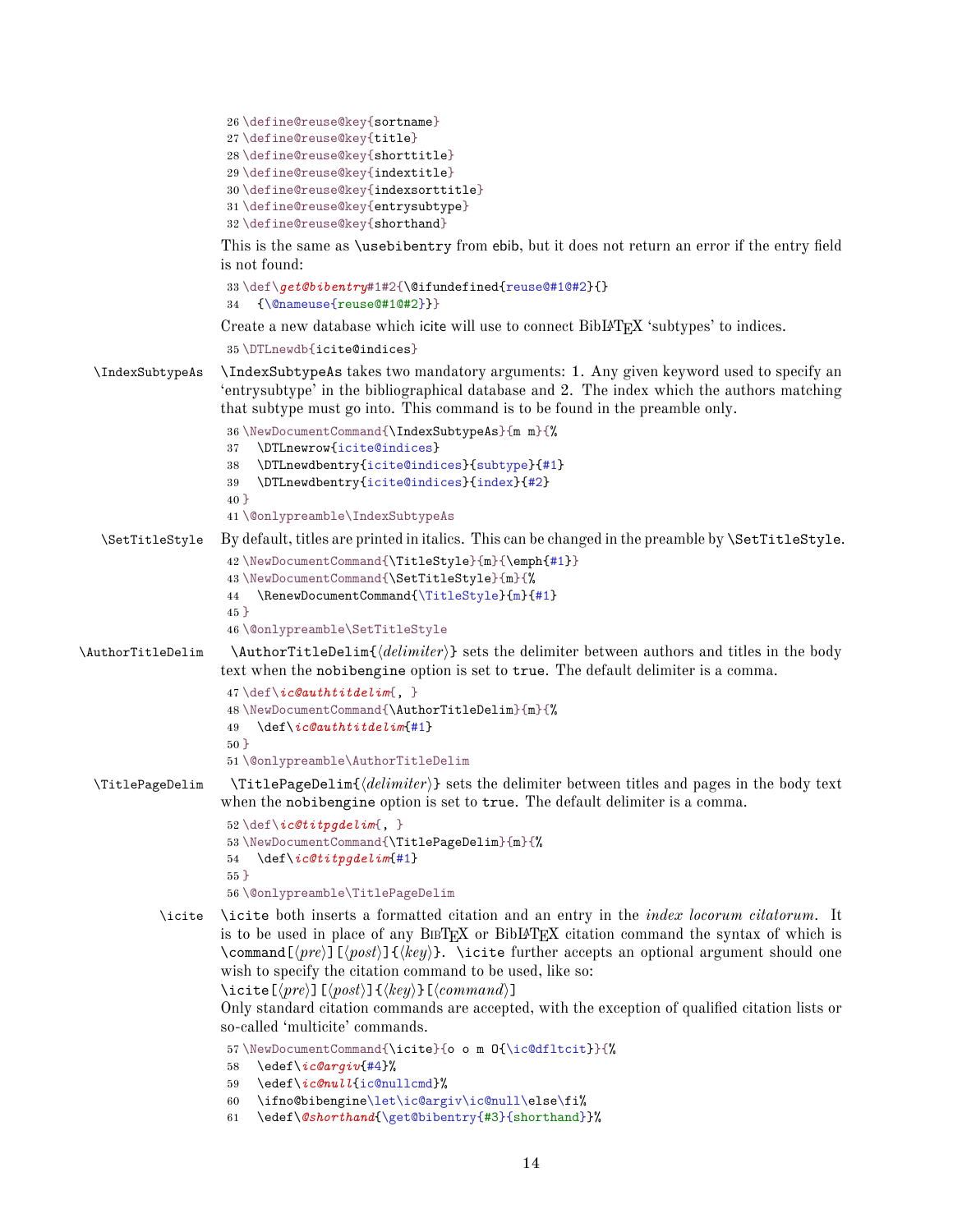```
62 \edef\@subtype{\get@bibentry{#3}{entrysubtype}}%
63 \edef\@author{\get@bibentry{#3}{author}}%
64 \edef\@indexauthor{\get@bibentry{#3}{indexauthor}}%
65 \edef\@sortname{\get@bibentry{#3}{sortname}}%
66 \edef\@indexsorttitle{\get@bibentry{#3}{indexsorttitle}}%
67 \edef\@indextitle{\get@bibentry{#3}{indextitle}}%
68 \edef\@shorttitle{\get@bibentry{#3}{shorttitle}}%
69 \edef\@title{\get@bibentry{#3}{title}}%
70 \ifx\@indexauthor\empty
71 \def\@useauthor{\@author}%
72 \else
73 \def\@useauthor{\@indexauthor}%
74 \fi
75 \ifx\@sortname\empty
76 \def\@sortedauthor{\@useauthor}%
77 \else
78 \def\@sortedauthor{{\@sortname}@\@useauthor}%
79 \fi
80 \ifx\@indextitle\empty
81 \ifx\@shorttitle\empty
82 \def\@usetitle{\@title}%
83 \else
84 \def\@usetitle{\@shorttitle}%
85 \fi
86 \else
87 \def\@usetitle{\@indextitle}%
88 \fi
89 \ifx\@indexsorttitle\empty
90 \def\@sortedtitle{{\@usetitle}@\TitleStyle{\@usetitle}}%
91 \else
92 \def\@sortedtitle{{\@indexsorttitle}@\TitleStyle{\@usetitle}}%
93 \fi
94 \IfNoValueTF{#1}%
95 {\DTLifdbempty{icite@indices}{%
96 \ifno@index\else
97 \ifdefault@index%
98 \index[\ic@dfltind]{\@sortedauthor!\@sortedtitle}%
99 \angle 99100 \index{\@sortedauthor!\@sortedtitle}%
101 \ifmmode \big\vert\else\fi\fi\fi\fi102 }{%
103 \bgroup%
104 \DTLforeach*{icite@indices}{%
105 \icite@subtype=subtype,\icite@index=index}{%
106 \ifx\@subtype\icite@subtype%
107 \index[\icite@index]{\@sortedauthor!\@sortedtitle}%
108 \dtlbreak%
109 \qquad \text{else}%
110 \ifno@index\else
111 \ifdefault@index%
112 \index[\ic@dfltind]{\@sortedauthor!\@sortedtitle}%
113 \else%
114 \index{\@sortedauthor!\@sortedtitle}%
115 \text{Hil}116 \{f_i\}%
117 \egroup}%
118 \ifno@bibengine
119 \ifx\@shorthand\empty%
120 \@useauthor\ic@authtitdelim\TitleStyle{\@usetitle}%
```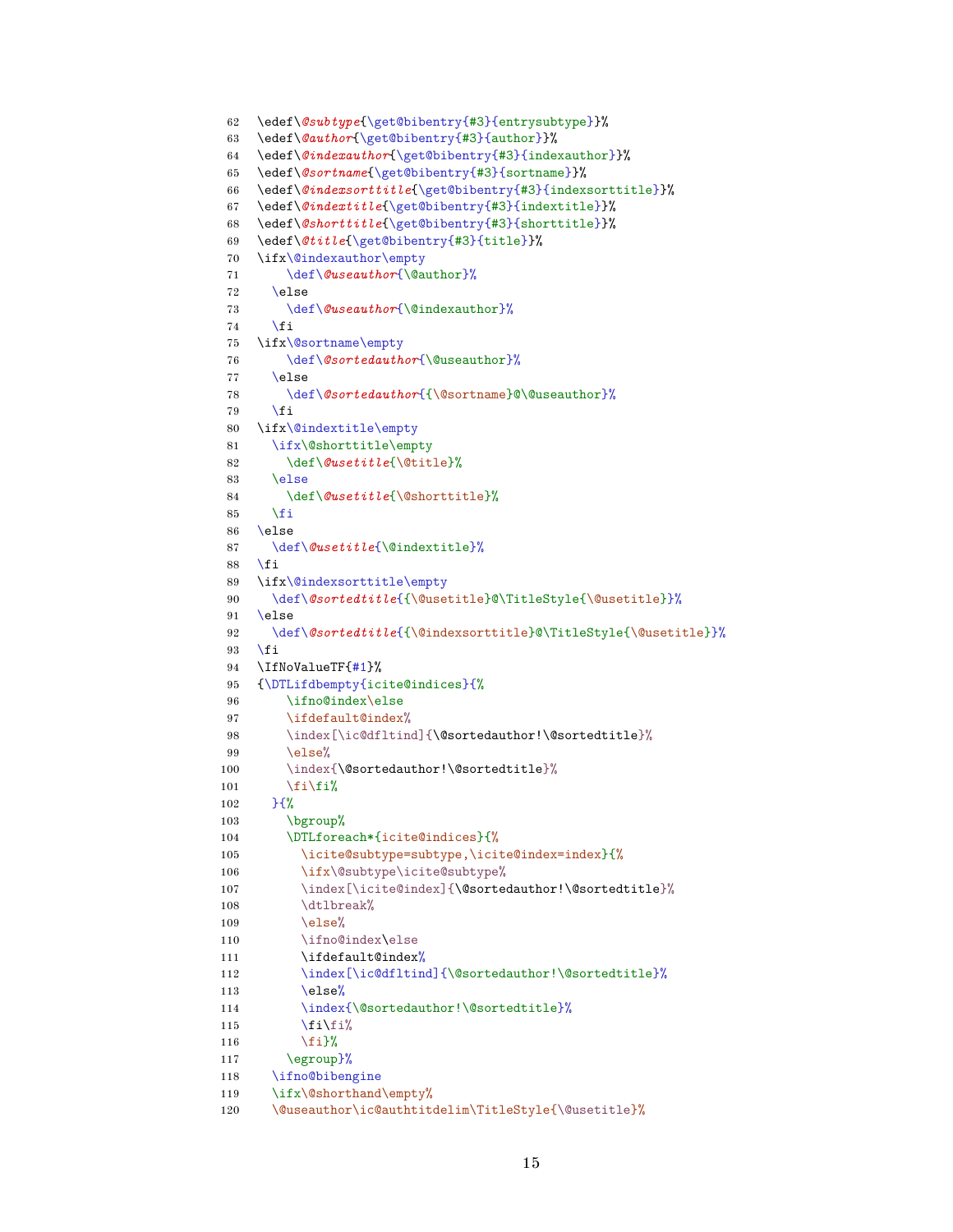```
121 \else%
122 \@shorthand%
123 \overline{\text{ifi}}124 \else%
125 \overline{\text{ifi}}126 \csname\ic@argiv\endcsname{#3}%
127 }
128 {\IfNoValueTF{#2}%
129 {\DTLifdbempty{icite@indices}{%
130 \ifno@index\else
131 \ifdefault@index%
132 \index[\ic@dfltind]{\@sortedauthor!\@sortedtitle!#1}%
133 \else%
134 \index{\@sortedauthor!\@sortedtitle!#1}%
135 \fi\fi%
136 }{%
137 \bgroup%
138 \DTLforeach*{icite@indices}{%
139 \icite@subtype=subtype,\icite@index=index}{%
140 \ifx\@subtype\icite@subtype%
141 \index[\icite@index]{\@sortedauthor!\@sortedtitle!#1}%
142 \dtlbreak%
143 \else%
144 \ifno@index\else
145 \ifdefault@index%
146 \index[\ic@dfltind]{\@sortedauthor!\@sortedtitle!#1}%
147 \else%
148 \index{\@sortedauthor!\@sortedtitle!#1}%
149 \fi\fi%
150 \{f_i\}%
151 \egroup}%
152 \ifno@bibengine
153 \ifx\@shorthand\empty%
154 \@useauthor\ic@authtitdelim\TitleStyle{\@usetitle}%
155 \ic@titpgdelim{#1}%
156 \text{else\text{\textbackslash}}157 \@shorthand\ic@titpgdelim{#1}%
158 \overline{158}159 \else%
160 \quad \text{if } \lambda161 \csname\ic@argiv\endcsname[{#1}]{#3}%
162 }
163 {\DTLifdbempty{icite@indices}{%
164 \ifno@index\else
165 \ifdefault@index%
166 \index[\ic@dfltind]{\@sortedauthor!\@sortedtitle!#2}%
167 \text{e} \text{1se}168 \index{\@sortedauthor!\@sortedtitle!#2}%
169 \fi\fi%
170 }{%
171 \bgroup%
172 \DTLforeach*{icite@indices}{%
173 \icite@subtype=subtype,\icite@index=index}{%
174 \ifx\@subtype\icite@subtype%
175 \index[\icite@index]{\@sortedauthor!\@sortedtitle!#2}%
176 \dtlbreak%
177 \else%
178 \ifno@index\else
179 \ifdefault@index%
```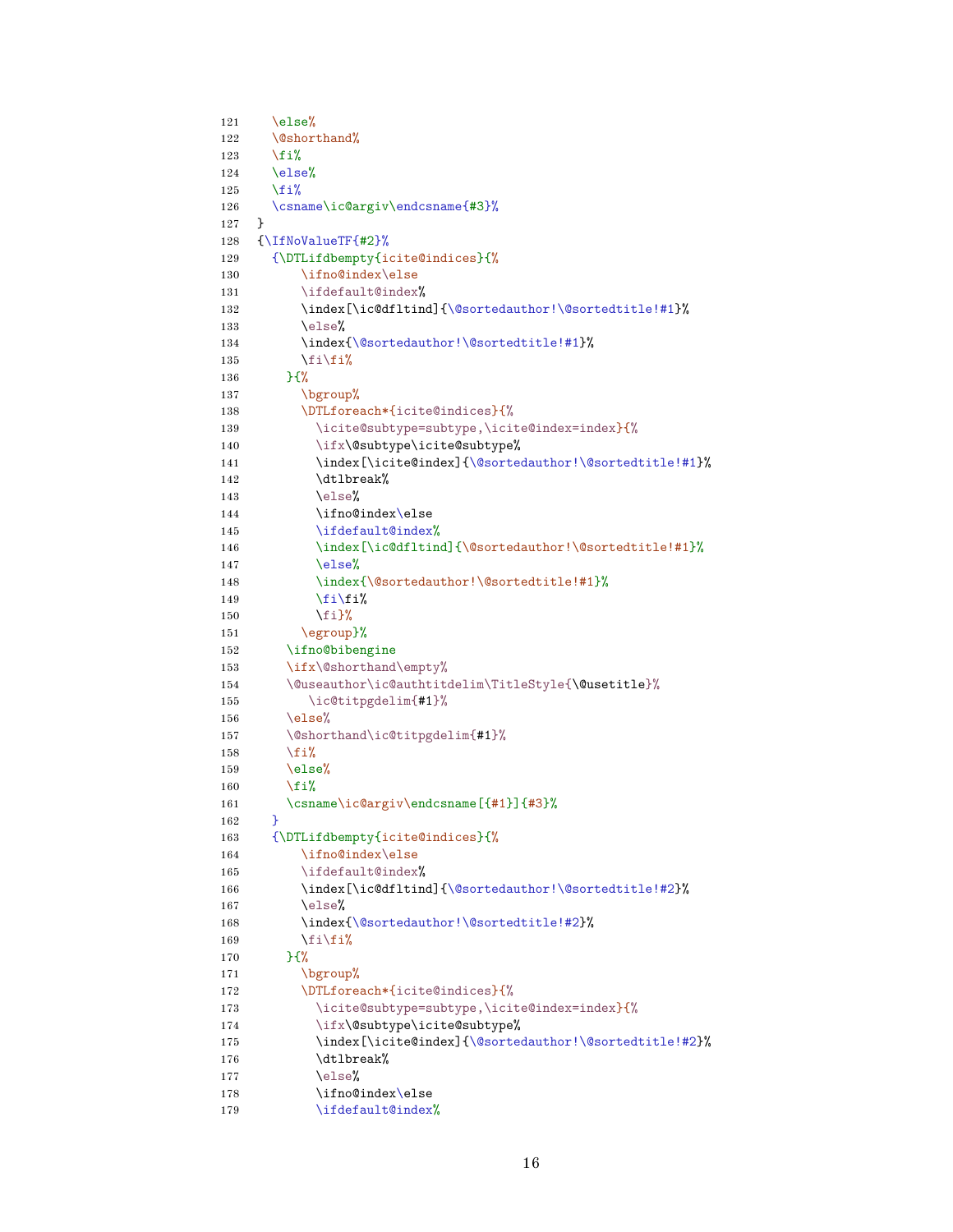```
180 \index[\ic@dfltind]{\@sortedauthor!\@sortedtitle!#2}%
181 \else%
182 \index{\@sortedauthor!\@sortedtitle!#2}%
183 \fi\fi%
184 \fi}%
185 \egroup}%
186 \ifno@bibengine
187 \ifx\@shorthand\empty%
188 #1 \@useauthor\ic@authtitdelim\TitleStyle{\@usetitle}%
189 \ic@titpgdelim{#2}%
190 \text{ \textdegree}191 #1 \@shorthand\ic@titpgdelim{#2}%
192 \qquad \qquad \fi
193 \else%
194 \overline{\text{19}}195 \csname\ic@argiv\endcsname[#1][{#2}]{#3}%
196 }%
197 }%
198 }
```
# <span id="page-16-15"></span><span id="page-16-14"></span><span id="page-16-11"></span><span id="page-16-7"></span><span id="page-16-3"></span><span id="page-16-0"></span>**7 Change History**

| v1.00.                                              | v1.2.                                                                                |
|-----------------------------------------------------|--------------------------------------------------------------------------------------|
| General: First public release $\dots \dots \dots 1$ | General: \AuthorTitleDelim: delimiter<br>between authors and titles $\dots \dots 13$ |
| v1.1.                                               | \TitlePageDelim: the delimiter                                                       |
| General: New global option nobibengine . 3          | between titles and pages $\dots \dots \dots 14$                                      |

# <span id="page-16-1"></span>**8 Index**

Numbers written in italic refer to the page where the corresponding entry is described; numbers underlined refer to the code line of the definition; numbers in roman refer to the code lines where the entry is used.

| \@subtype  62, 106, 140, 174                                                                          |
|-------------------------------------------------------------------------------------------------------|
|                                                                                                       |
| \@useauthor 71, 73, 76, 78, 120, 154,<br>188                                                          |
| \@usetitle  82, 84, 87, 90, 92, 120,                                                                  |
| 154, 188                                                                                              |
| $\mathbf{A}$                                                                                          |
| \AuthorTitleDelim $3, 13, 48, 51$                                                                     |
|                                                                                                       |
| B                                                                                                     |
| $\begin{array}{ccc}\n\text{bgroup} & \dots & \dots & 103, 137, 171\n\end{array}$                      |
|                                                                                                       |
| biblatex-oxref (package) $\dots \dots \dots$ 5                                                        |
| C                                                                                                     |
|                                                                                                       |
| citecmd (option) $\ldots \ldots \ldots \ldots 2$<br>classics (package) $\dots \dots \dots \dots 6, 8$ |